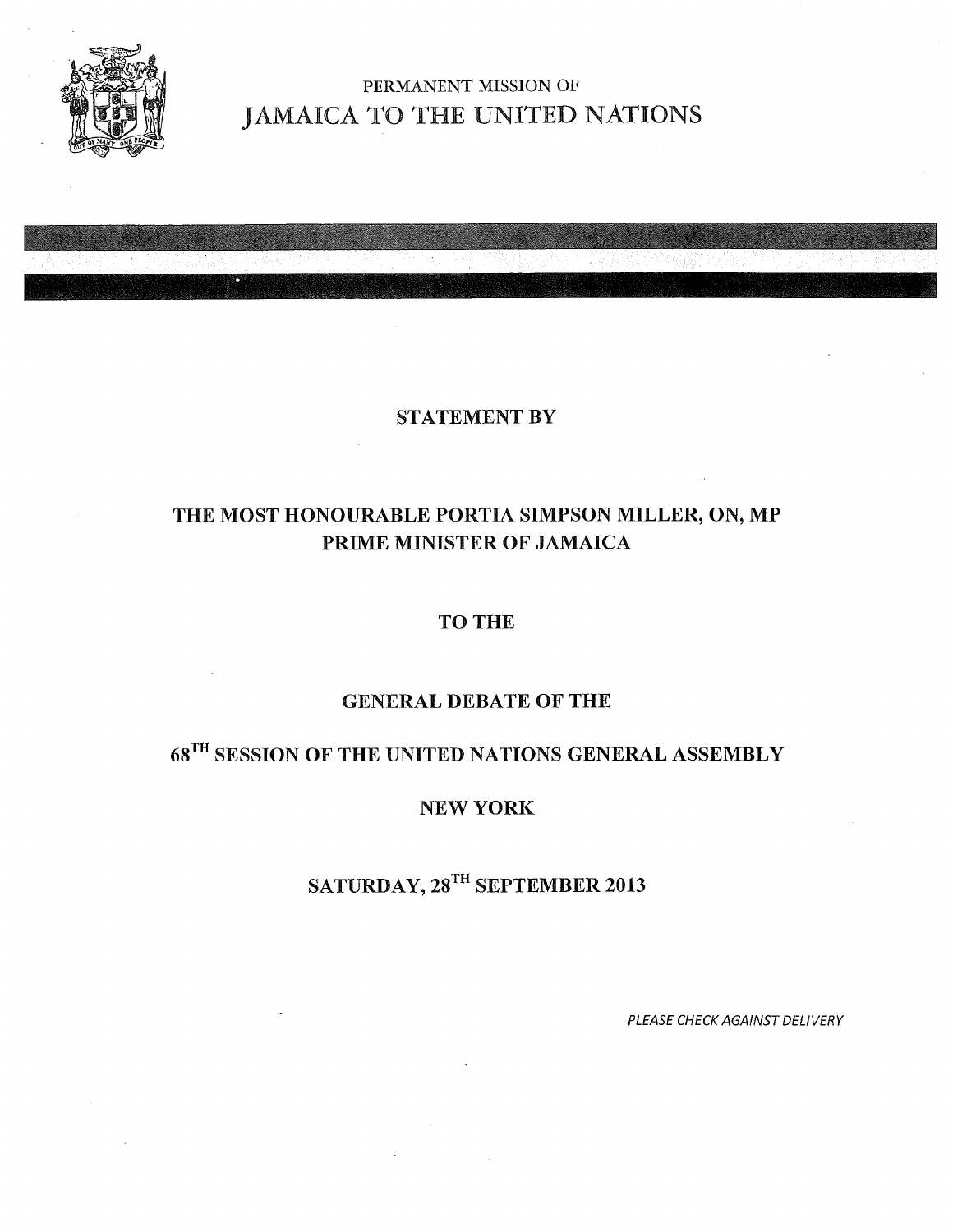$\mathcal{L}_{\text{max}}$ 

 $\mathcal{L}^{\text{max}}_{\text{max}}$  and  $\mathcal{L}^{\text{max}}_{\text{max}}$ 

 $\frac{1}{2}$  .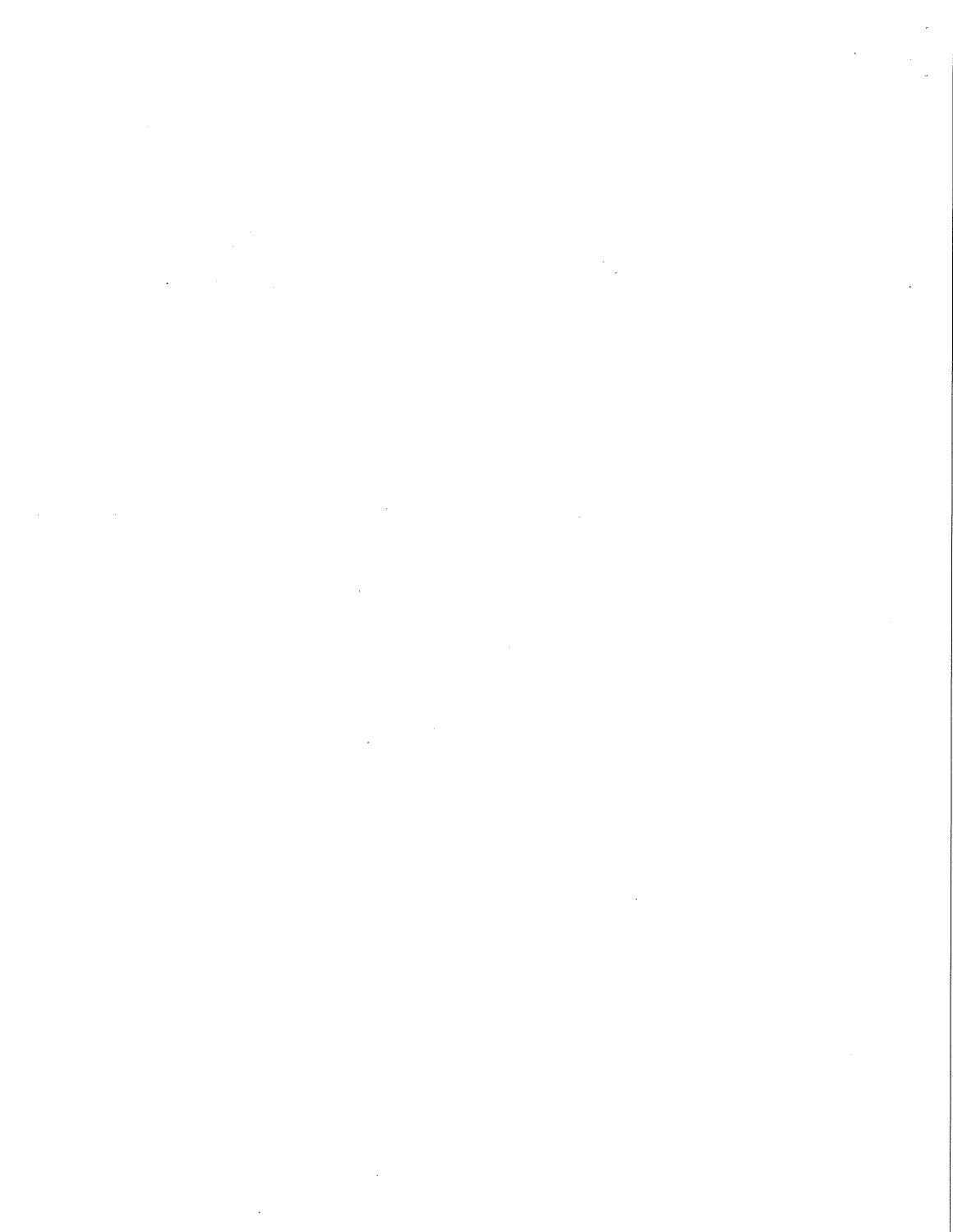#### "GLOBAL SOLIDARITY FOR ECONOMIC GROWTH AND SUSTAINABLE DEVELOPMENT"

Mr. President,

I am extremely pleased that a son of the Caribbean, one with such wealth of experience and tested diplomatic skills, is presiding over this  $68<sup>th</sup>$  session of the General Assembly.

I commend the Secretary-General, His Excellency Ban Ki-moon, for his untiring effort to promote international peace and development and thankhim for his exemplary leadership.

#### A Pivotal Moment in Time

Mr. President,

The theme for our debate "The Post-2015 Development Agenda": Setting the Stage" catapults development to the centre of the UN agenda impelling us to elaborate a meaningful and farreaching development framework for the benefit of all.

Our deliberation and actions during this session must therefore send a clear message of hope to the many millions who sadly, are still living in poverty and inequity.

Let us redouble our efforts to fight against the scourge of poverty. It was the late Jamaican National Hero, Marcus Mosiah Garvey who aptly said:

"Poverty is a hellish state to be in. It is no virtue. It is a crime. To be poor is to be hungry without possible hope of food; to be sick without hope of medicine;

to be tired and sleepy without a place to lay one's head; to be naked without the hope of clothing; to be despised and comfortless. To be poor is to be a fit subject for crime and hell."

Mr. President,

Too many of the world's citizens are facing that reality.

We need to fulfil the 2000 Millennium Declaration which entrusted to us the responsibility to chart a path towards development underpinned by a commitment to eradicate poverty based on a global partnership.

 $\mathbf{1}$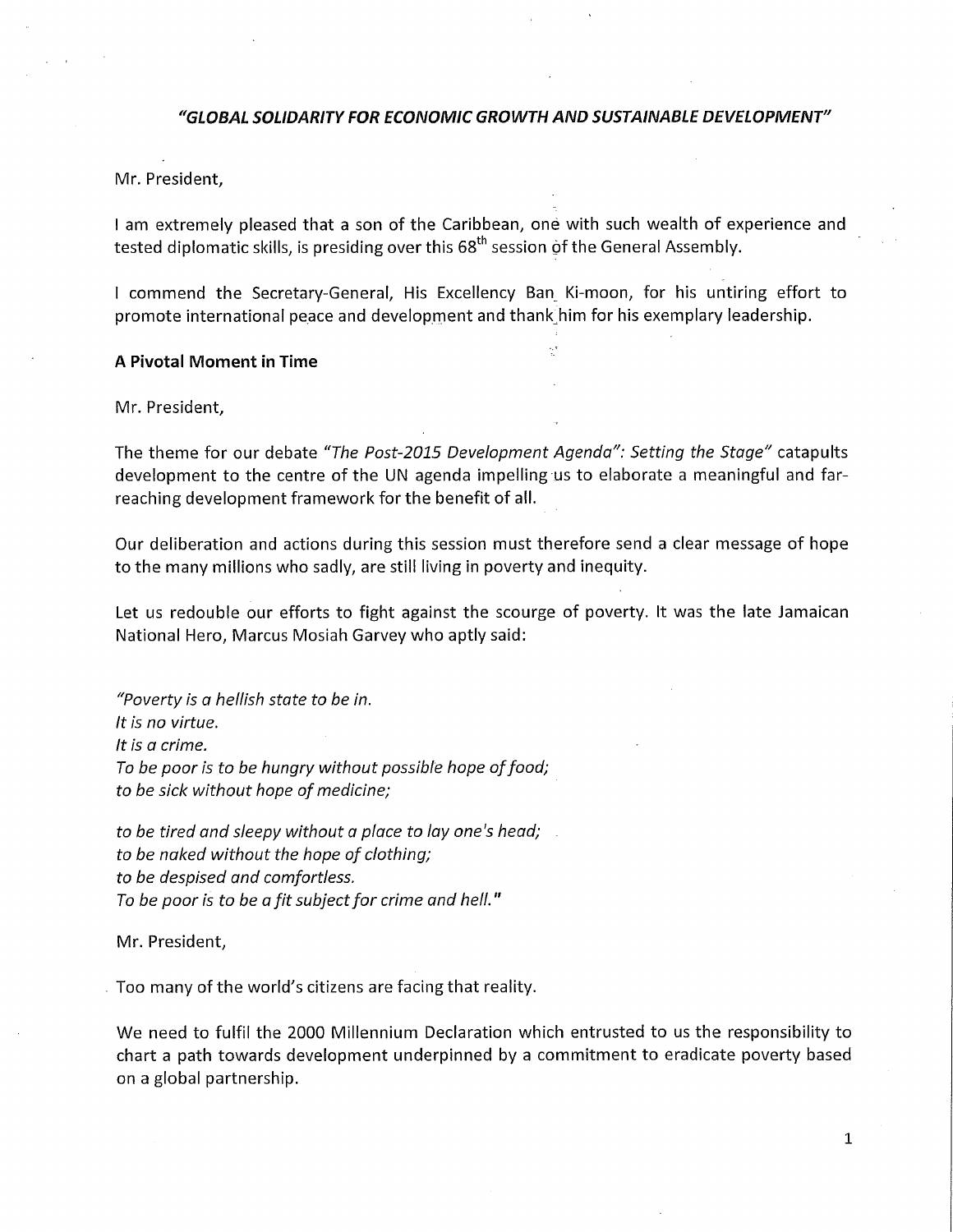As the deadline for the attainment of the MDGs draws near, in under a thousand days, we face many challenges including the global economic and financial crisis, climate change, natural disasters, high levels of debt and conflict.

It is imperative for us to accelerate our efforts with the limited time remaining.

Anything less would be a disservice to our people.

While we contemplate a post-2015 development framework, we must also complete unfinished business in thereductionof extreme povertyand hunger; combating HIV/AIDS;halting and reversing the incidence of malaria and tuberculosis; and increasing access to reproductive health.

#### Post-2015 Development Agenda

Mr. President,

In our deliberations on a post-2015 development agenda we must determine how best to shape a globalcompact that is universal and people-centered, and which strikes the balance between the need for robust economic growth, job creation, poverty eradication and the equally important need to preserve and protect the environment.

Our deliberations have to take into account the special needs of disadvantaged groups of countries, in particular, the vulnerable group of Small Island Developing States which are grappling withclimate change, sea-level rise and the need to deal with new and emerging economic and social situations.

We are pleased that international attention will be focussed on Small Island Developing States in 2014 when the international community will observe the International Year of SIDS.

The success of the Samoa Conference in 2014 will depend on strong international support and mainstreaming SIDS issues in all activities across the UN system.

A sustainable approach to development should include disabilities in the post-2015 development agenda.

It should also provide for the prevention and control of Non-Communicable Diseasesand additional financial resources to sustain the global fight against HIV/AIDS.

Another major threat to development is the high incidence of road crashes. I call on all countries to take more seriously the challenge of reducing injuries and fatalities resulting from road crashes and traffic accidents as a serious policy issue.

 $\overline{2}$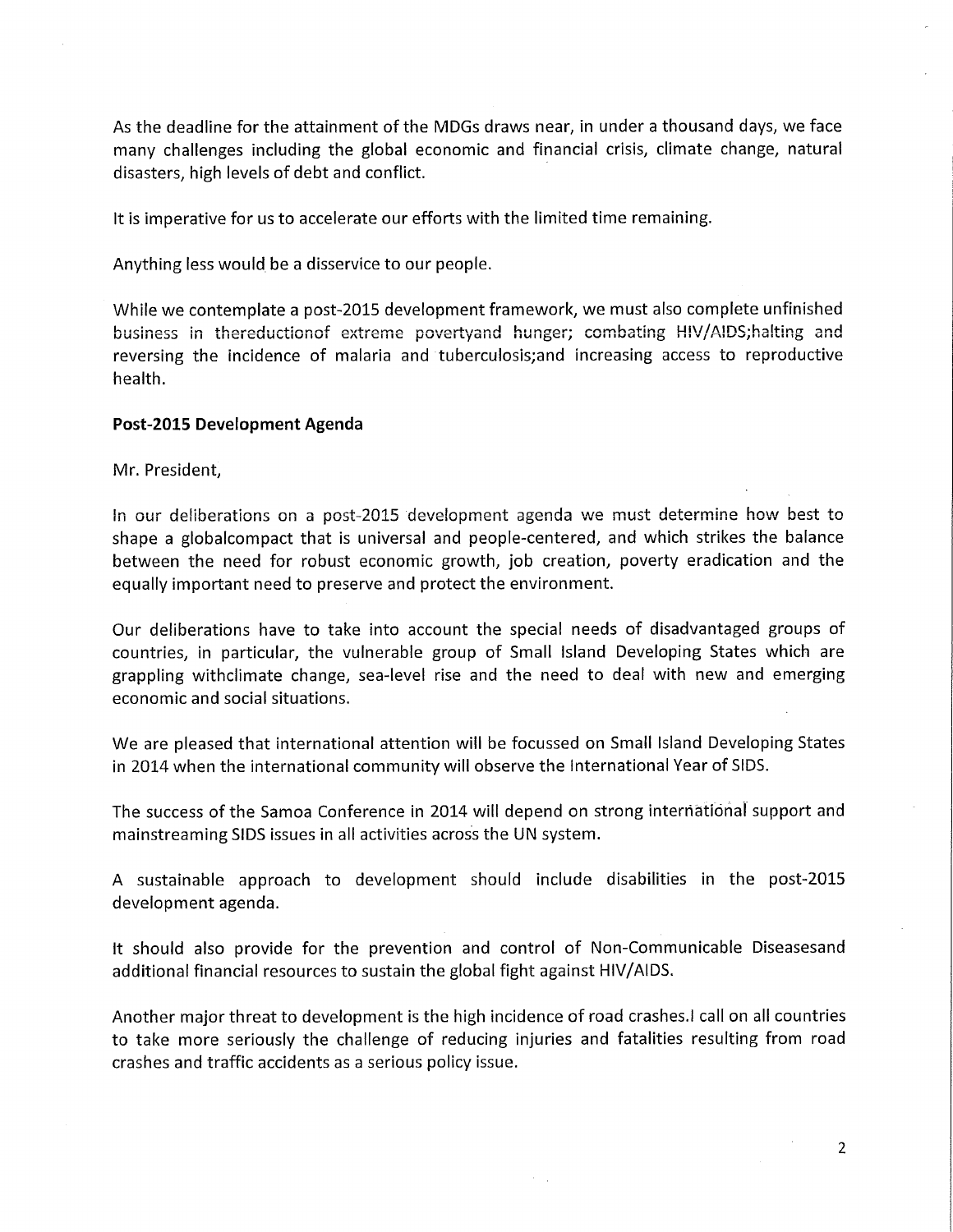#### Sustainable Financing for Development

Mr. President,

There is an urgent need for innovative and sustainable financing to underpin our developmental efforts.

Reforms should be undertaken in a manner that will assist Middle Income Developing Countries to deal with the challenges they face.

These reforms must address public debt sustainability and review the classification system of middle income developing countries to ensure the utilisation of more relevant and appropriate measures of development.

#### Unemployment and Job Creation

Mr. President,

There is urgent need for greater focus on job creation including for unemployed youth. I note thatthe International Labour Organization has estimated that global unemployment will rise to 202 million this year.

This alarming statistic is overshadowed by estimates of the global working poor, which are in the order of 869 million; almost 400 million of whom live in extreme poverty.

Jobless growth is reflected in rural and urban pockets of poverty and social deprivation.

Increased investment in developing countries with a focus on job creation is an avenue that must be actively pursued.

#### Social Protection

Mr. President,

We need to provide more assistance for people to cope with daily life, asgrowth and prosperity are unevenly distributed and the most vulnerable are at risk of falling through the cracks, being overlooked and failing to achieve a decent quality of life.

Social protection schemes should work effectively to provide for basic needs and encourage target groups to pursue self-advancementwhile facilitating empowerment, and fostering greater inclusiveness.

As countries like Jamaica implement strategies to deal with indebtedness and also encourage growth and investment, it is critical that international financial institutions, multilaterals and other development partners recognise the importance of social protection mechanisms.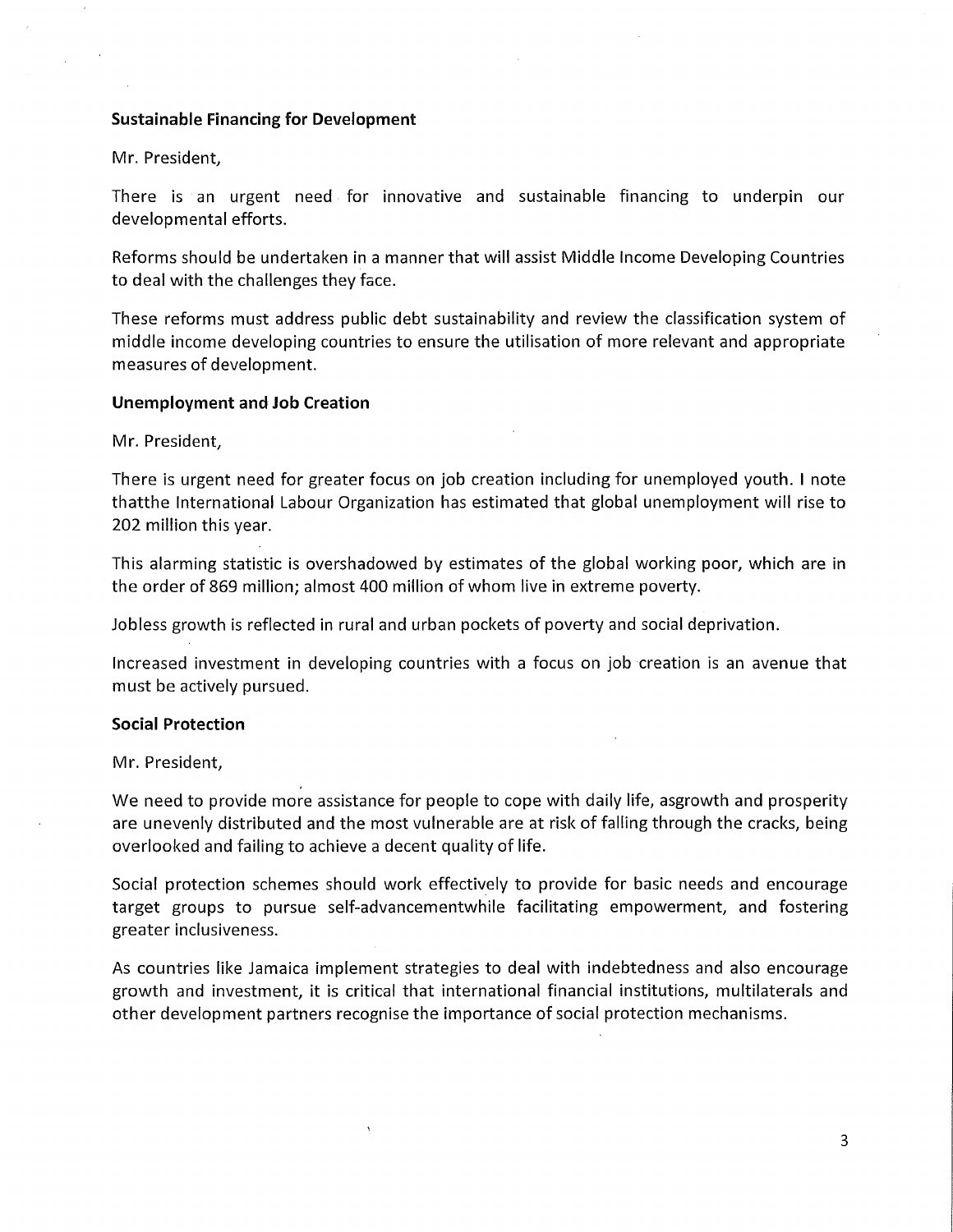### **Protecting our Children**

Mr. President,

As we forge the agenda for development for the next decade and beyond, we do so in part on behalf of a group whichis very close to my heart - our children.

The future we want, the future we craft, the future we achieve will be our legacy to our children.

We must redouble our efforts to safeguard theirrights andenhance the development of our children.

Despite limited resources, Jamaica continues to make every effort to meet its obligations to our children.

We condemn violence and abuse against our children and reaffirm our commitment to safeguarding and promoting the rights of children everywhere.

We must leave no child behind.

### **Human Trafficking**

Mr. President,

The issue of human trafficking is of paramount concern. I am always mindful of the horrors and evils of slavery - in history and in this modern day form.

I am particularly moved by the knowledge that young girls and boys are torn daily from the bosom of their families, taken to strange lands, placed in sub-human conditions and forced to perform unspeakable acts.

We must unite in our efforts to eliminate this transnational scourge and bring an end to human trafficking, particularly among our women, men and children.

We must ensure that in this modern time we do not have a re-enactment of slavery.

We must stamp it out wherever it exists and bring the perpetrators to justice.

We must protect our future generations.

Never ever again should anything resembling slavery be tolerated anywhere.

 $\overline{4}$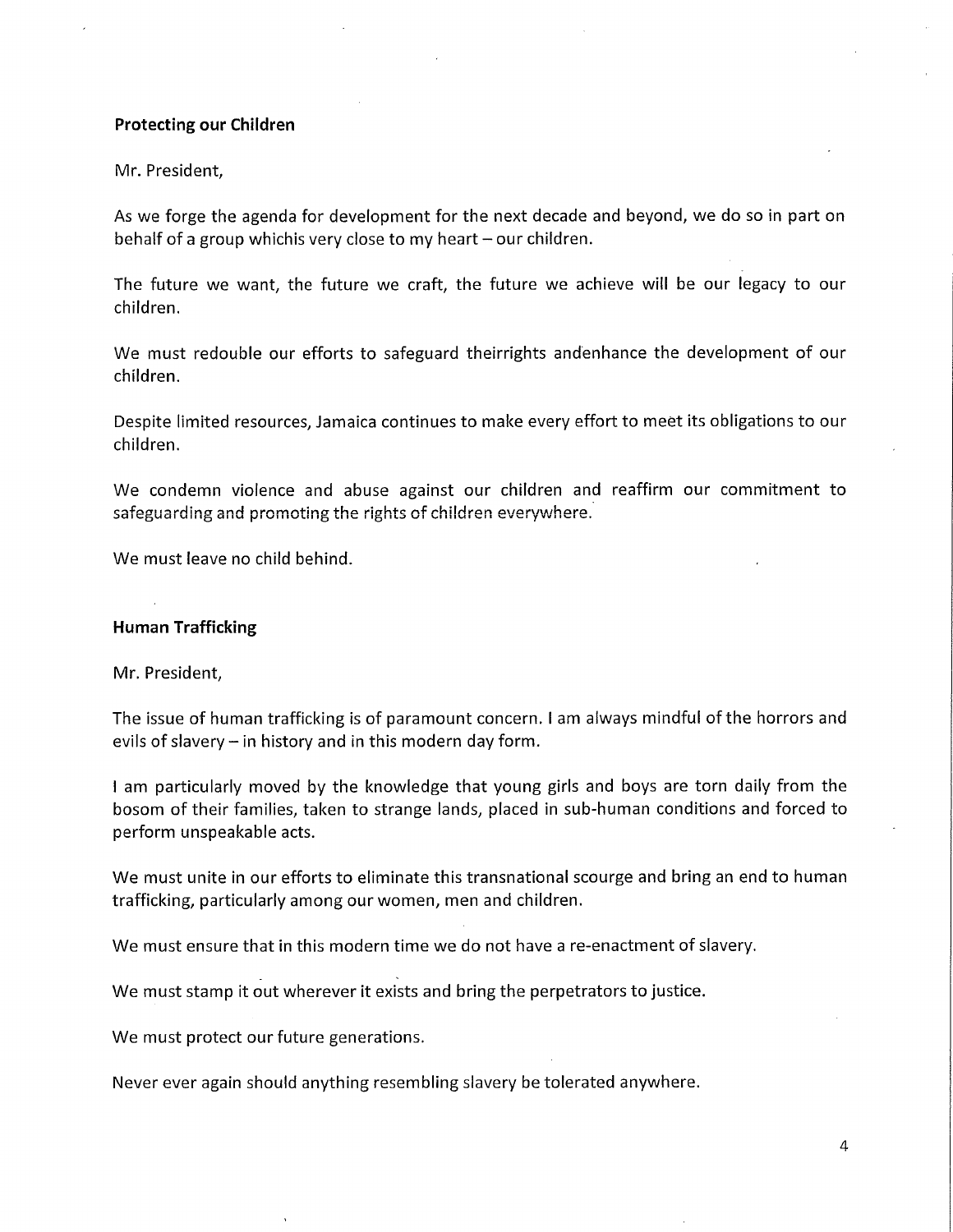#### Mr. President,

Jamaica is proud to lead the efforts, in collaboration with CARICOM countries and members of the African Union, to have the Permanent Memorial to the victims of slavery and the transatlantic slave trade erected here at the United Nations.

The unveiling of the winning design of the permanent memorial earlier this week, signals an important chapter in our journey to honour the memory of the millions of men and women who were subject to untold atrocities.

When I attended the unveiling I was reminded of the words of Reggae icon, Bob Marley:

"Old Pirates yes they rob I, sold I to the merchant ship, minutes after they took I, from the bottomless pit; but my hands were made strong by the hand of the Almighty, we forward in this generation - triumphantly."

We are grateful for the generous contributions towards the erection of the memorial and we encourage the international community to continue to provide financial support for this important initiative.

Jamaica supports the call for an international discussion in a non-confrontational manner on the question of reparations.

We fully support the initiative for a declaration of a Decade for Persons of African' Descent.

#### Peace and Security

Mr. President, the quest for development will not be complete without requisite attention being paid to peace and security.

My heart goes out to the families of the victims of the horrific attack in Kenya.

Transnational organized criminal enterprises wreak havoc on economies and challengethe capacities of states to deal with these threats.

No country is immune to the direct or indirect effects of the scourge of transnational crime.

Increased collaboration is necessary in confronting suchthreats to human development.

To this end, we welcome the recent opening for signature of the landmark Arms Trade Treaty in June of this year which represents one of many steps that the international community must